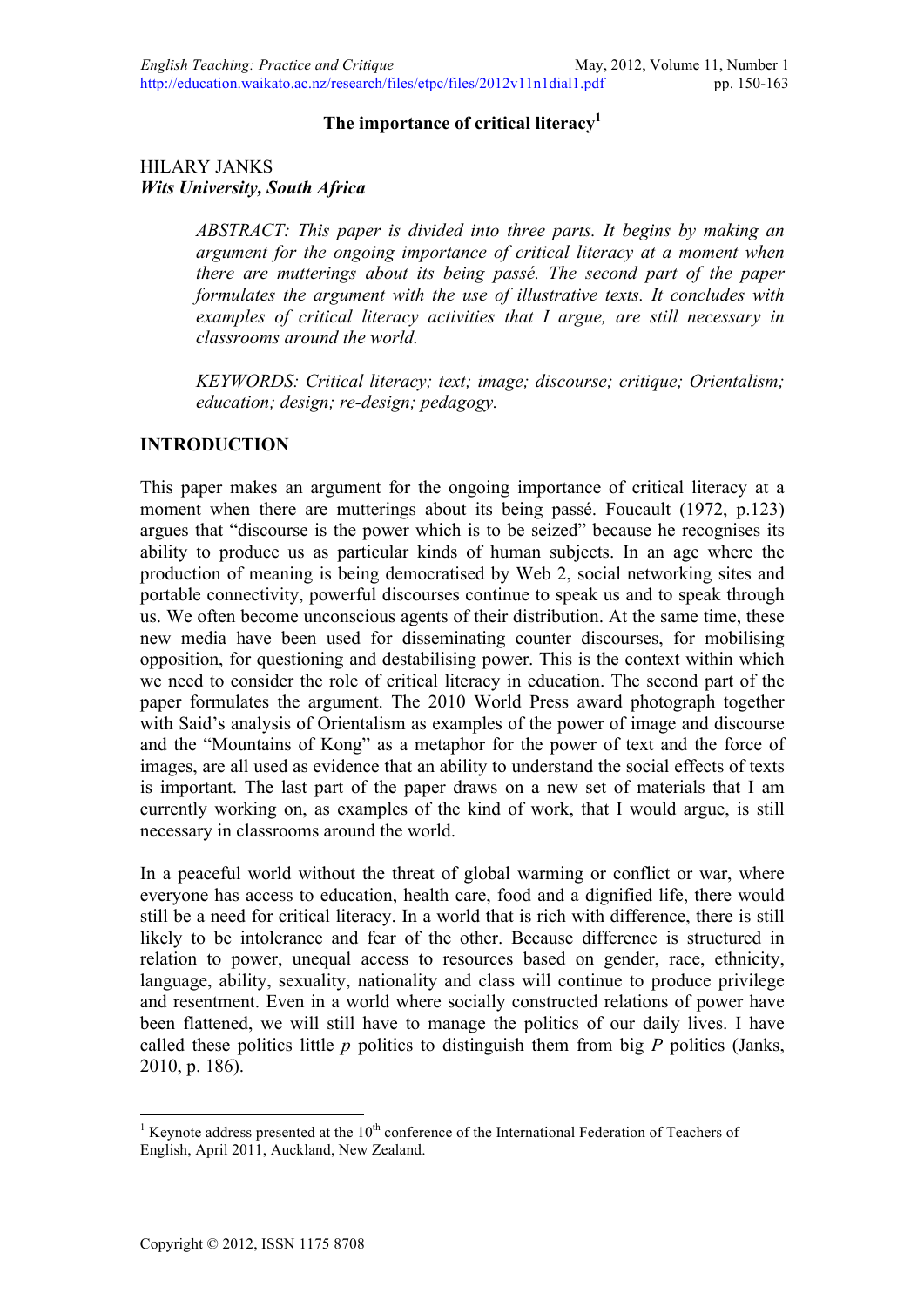Politics with a capital *P* is about government and world trade agreements and the United Nations' peace-keeping forces; it is about ethnic or religious genocide and world tribunals; it is about apartheid and global capitalism, money laundering and linguistic imperialism. It is about the inequities between the political North and the political South. It is about oil, the ozone layer, genetic engineering and cloning. It is about the danger of global warming. It is about globalisation, the new work order and sweat shops in Asia.

Little *p* politics, on the other hand, is about the micro-politics of everyday life. It is about the minute-by-minute choices and decisions that make us who we are. It is about desire and fear; how we construct them and how they construct us. It is about the politics of identity and place; it is about small triumphs and defeats; it is about winners and losers, haves and have-nots, school bullies and their victims; it is about how we treat other people day by day; it is about whether or not we learn someone else's language or recycle our own garbage. Little *p* politics is about taking seriously the feminist perspective that the personal *is* the political.

This is not to suggest that *p*olitics has nothing to do with *P*olitics. On the contrary, the socio-historical and economic contexts in which we live produce different conditions of possibility and constraint that we all have to negotiate as meaningfully as we can. While the social constructs who we are, so do we construct the social. This dialectic relationship is fluid and dynamic, creating possibilities for social action and change.

## **THE ARGUMENTS FOR AND AGAINST CRITIQUE**

I take the position that a critical stance to language, text and discourse cannot be dismissed as no longer relevant and I have taken some trouble to understand the arguments that suggest this. Kress (2010), in his theory of design, rejects theories of both communicative competence and theories of critique: *competence* because it "anchors communication in convention as social regulation" (p. 6) and *critique* because of its engagement "with the past actions of others and their effects" (p. 6). For him "competence leaves arrangements unchallenged". This is not a new idea. Fairclough's article on "The appropriacy of 'appropriateness'" (1992, p. 33) showed that what counts as appropriate and who decides are questions of power, thus providing a fundamental challenge to Dell Hymes' theory of communicative competence. "Appropriateness", like other language and text conventions, is tied to the social order and is subject to challenge and change.

Critique, on the other hand, is rejected by Kress because it is "oriented *backwards* and towards superior power, concerned with the *present* effects of the past actions of others" (p. 6 my italics). Not only is this internally contradictory – how can it be oriented backwards if it is concerned with present effects; Kress later contradicts himself when two lines later he says that, "The understanding developed through critique is essential in the practices of design" (p. 6).

His arguments rest on his sense that current forms of knowledge production, of textmaking and of social and semiotic boundaries are unstable (Kress, 2010, p. 23). The move from knowledge consumption to knowledge production evident on Web 2.0, has removed previous forms of authorisation and ownership. (Wikipedia is a good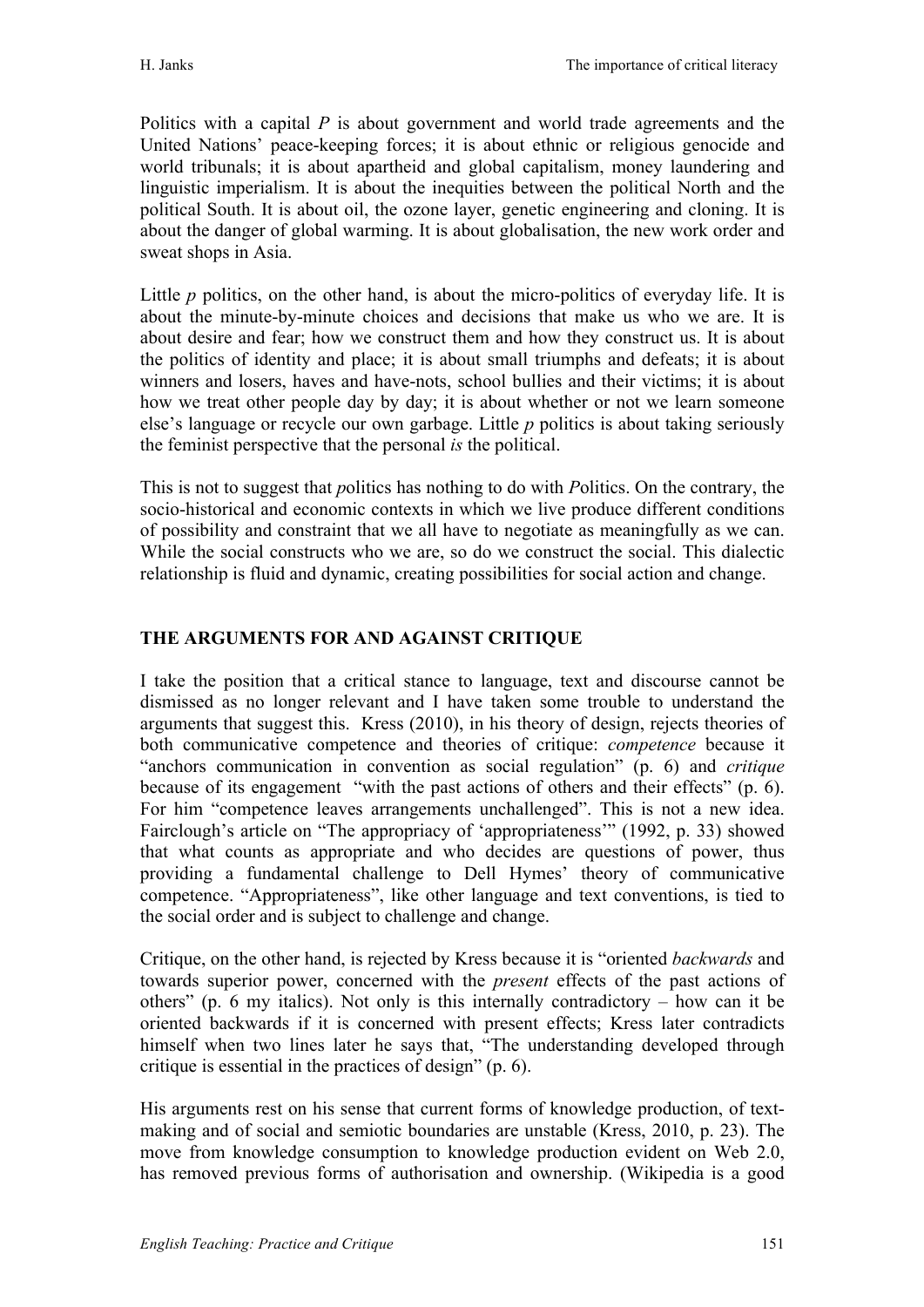example.) Authorship is further challenged by new forms of text making: mixing, mashing, cutting, pasting and re-contextualising are taken-for-granted practices of the net-generation. These processes result in easy and on-going textual transformation that destabilise the very notion of "a text". Finally Kress points to the social and semiotic blurring of frames and boundaries. Conventions, grammar, genres, semiotic forms are all in a state of flux and the boundaries between information and knowledge, fact and fiction are fluid. For Kress,

The rhetor as the maker of a message *now* makes an assessment of all aspects of the communicational situation: of his or her interest; of the characteristics of the audience; the semiotic requirements of the issue at stake; and the resources available for apt representation; together with establishing the best means of dissemination. (Kress, 2010, p. 26, my italics)

Kress goes on to say that, once the message has been designed and produced, it is open to re-making and transformation by those who "review, comment and engage with it" (Kress, 2010, p. 27).

I would argue that Kress' description of the rhetor has always been the case, with different modes assuming prominence at different moments in history. Nevertheless, there are important aspects of this description that it is important to challenge in defence of critique. First is the assumption that the rhetor's choices are both conscious and freely made when there is evidence to suggest that our choices are circumscribed by the ways of thinking, believing and valuing inscribed in the discourses that we inhabit. Without critique, the possibility of disrupting these discourses is reduced. In addition, convention, genre and grammar have always been subject to change; this does not mean that they no longer constrain our semiotic choices in all domains of communication. Equally important are the resources needed for "review". Engagement is not enough. The *interest* of the interpreter is not enough. An ability to recognise and critique the rhetor's interest and to estrange oneself from it is also necessary for re-design. One has to have a sense of how the text could be different and this requires something in addition to engagement. One has to be able to read with and against the content, form and interests of the text in order to be able to redesign it.



**Figure 1. The redesign cycle (Janks, 2010, p. 183)**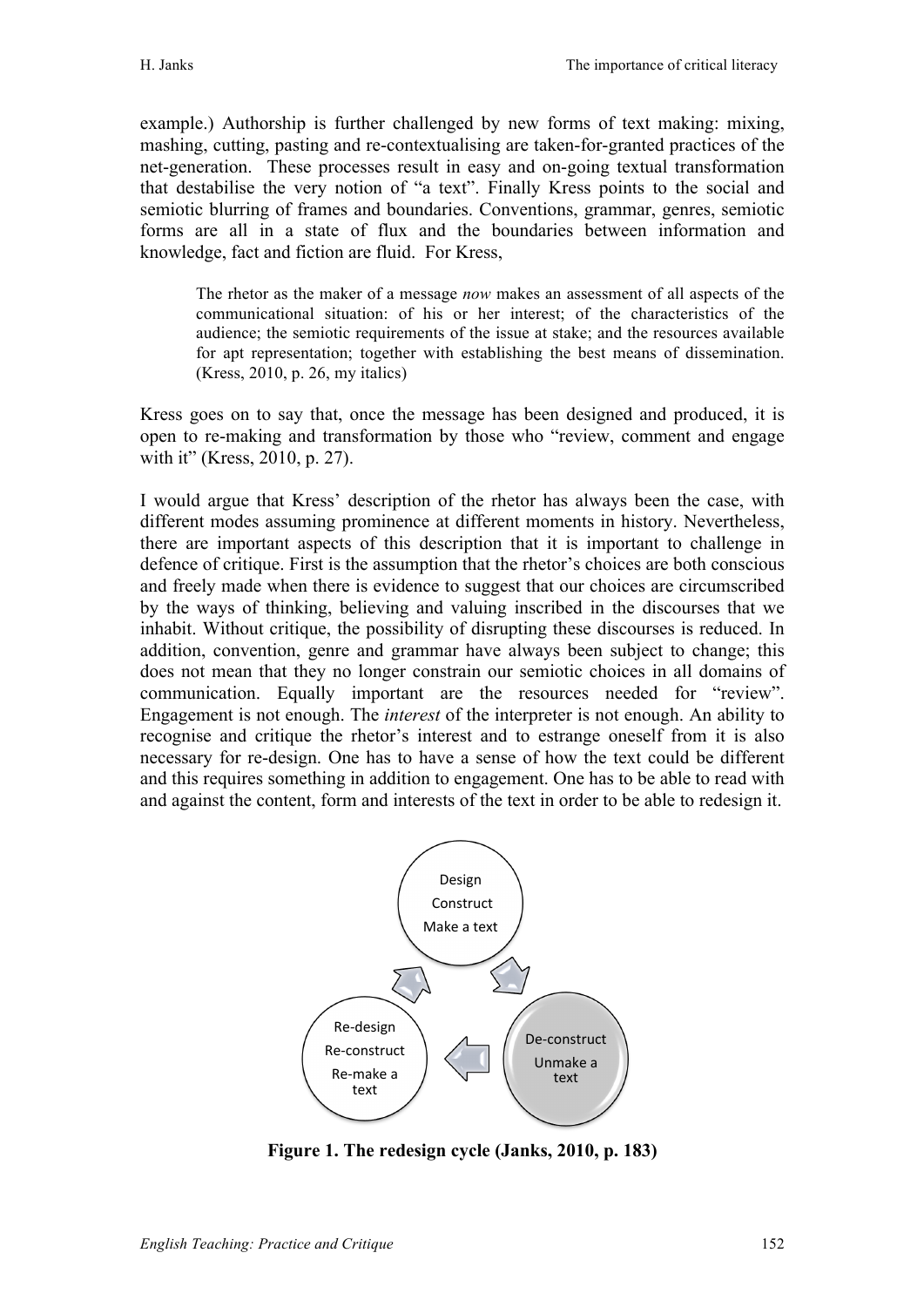Critical literacy has for some time focused on both text consumption and text production as well as the relationship between the two and critique figures as an aspect of both. This can be represented by the redesign cycle (Janks, 2010) (see Figure 1). In this cycle, deconstruction (that is, critique) sits between design and redesign. Figure 2 shows how deconstruction looks backwards to the text and forwards to its re-design.



**Figure 2. Critique is oriented backwards to design and forwards to redesign**

Critique enables participants to engage *consciously* with the ways in which semiotic resources have been harnessed to serve the interests of the producer and how different resources could be harnessed to re-design and re-position the text. It is both backward- and forward-looking.

It is important to recognise that re-design, like design, can be used ethically or unethically to advance the interests of some at the expense of others. The democratisation of text production reinforces Foucault's (1980) notion of power as something that circulates rather than the Marxist notion of power as a form of domination and subordination. I believe that both forms of power are evident in the world in which we live and that both should be subject to critique. What matters is that critique is not the end-point; transformative and ethical re-construction and social action are.

### **THE 2010 WORLD PRESS AWARD AS AN EXAMPLE OF ORIENTALISM**

Let us consider the effects of the re-contextualisation of the photograph of Bibi Aisha taken by Jodi Bieber. Bibi Aisha is an Afghan woman whose eyes and ears were cut off for running away from her husband's home, where she suffered from abuse.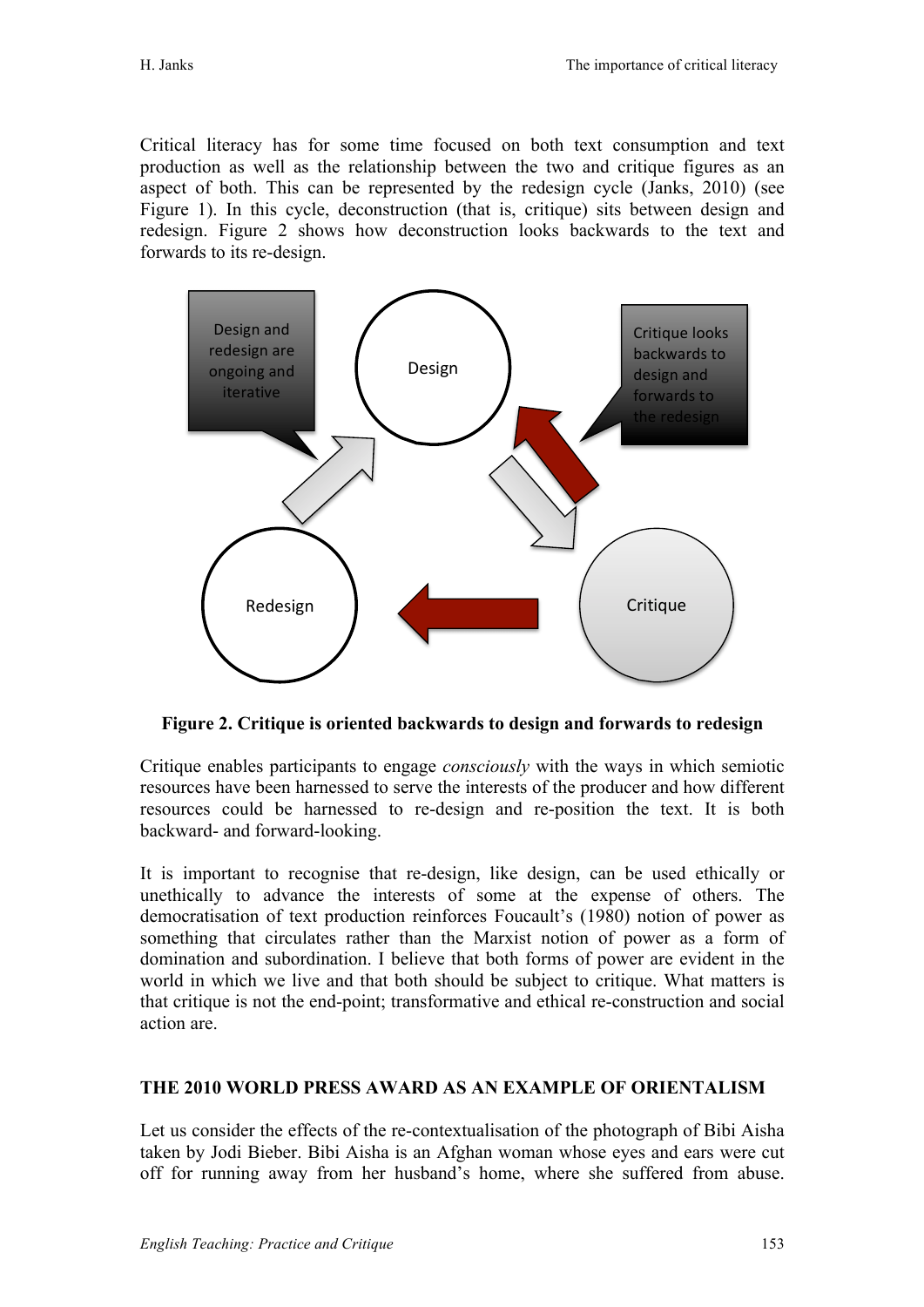Bieber explains that she did not want to portray Bibi Aisha as victim but as a beautiful woman. <sup>2</sup> Mutilation is a violation of a woman's human rights. Would the mutilation have been less reprehensible if Aisha had not been young and beautiful? How does the photograph use and reproduce discourses of youth and women's beauty to make its point? Because Aisha has been photographed looking at the viewer, the image demands that we engage with her and do not see her as simply a victim-object. While this has, in my view, been achieved in the original photograph, this is not true of its use on the cover of *Time.* See Figure 3.



# **Figure 3**

On the *Time* cover Aisha has been constructed as an iconic victim of the Afghanother, with the US as the defender against barbarism. The US as saviour, is further developed by her being moved to the US for reconstructive surgery. David Campbell argues that the individual portrait

more often than not decontextualizes and depoliticises the situation being depicted, leaving it to accompanying headlines and texts to temporarily anchor meaning. (Campbell, 2011, para 4).

Campbell uses Jim Johnson's remix of the Time cover to show how this works. Notice how the fake cover appropriates the original *Time* cover and redesigns it to produce a critique of the original. The fake cover breaches normal conventions of copyright, it is disseminated easily on the internet and it reaches an audience larger than that of the original *Time* cover (see Figure 4). The *point* about recontextualisation is that the new context changes the meaning of the original. While Jodi Bieber was the author of the original portrait, the moment she sold it to *Time*, she lost ownership and control of the message.

 $\frac{1}{2}$ <sup>2</sup> See http://www.time.com/time/video/player/0,32068,294175100001\_ 2007267,00.html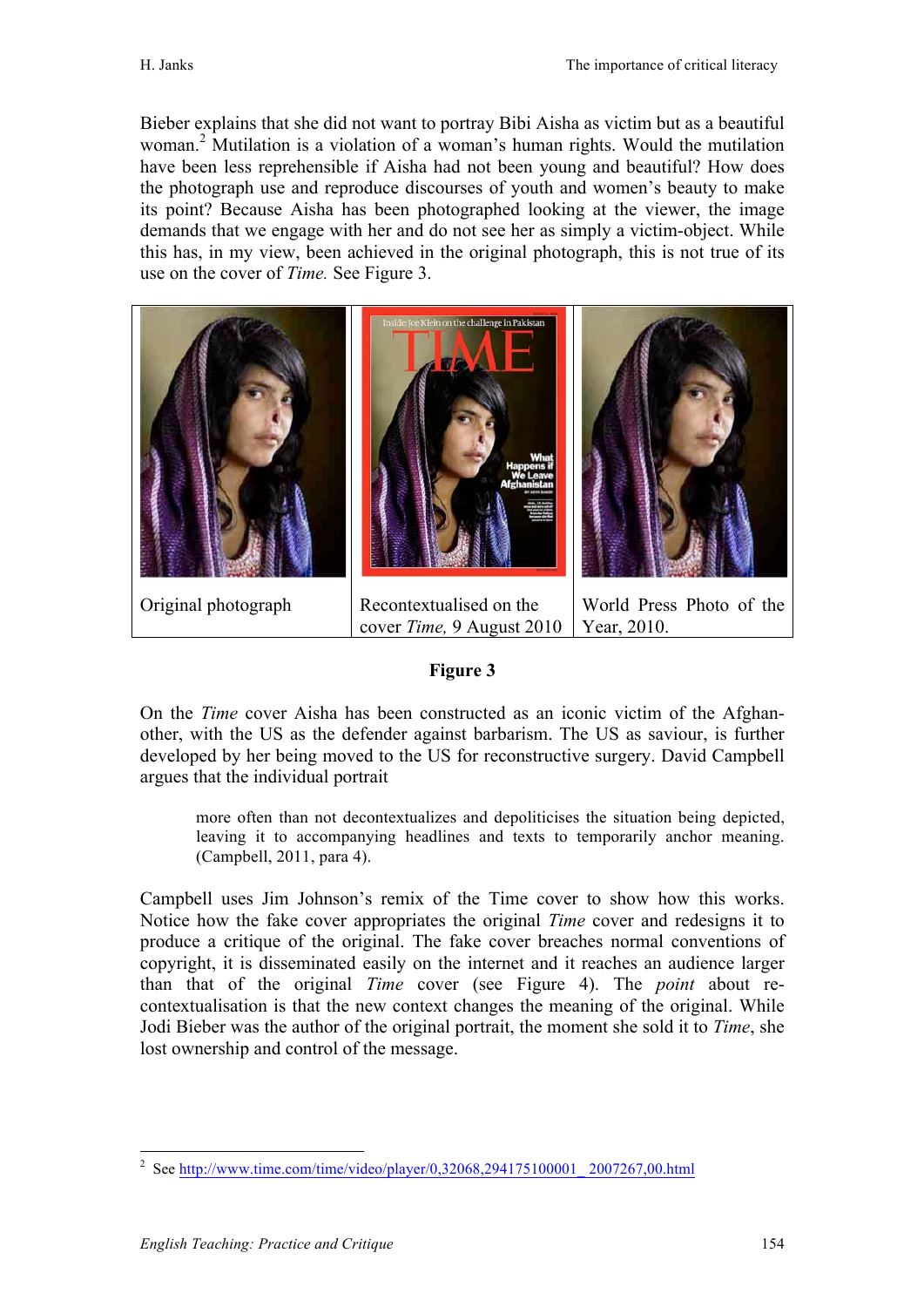

Figure 4

This raises interesting critical literacy questions

- How much control do photographers have over how their images are used? How much power does a photographer have in relation to a media giant like *Time*?
- Should photographers refuse to comment on the politics of use?
- How much control does anyone have over how their texts are re-mashed, re-designed, re-mixed?
- Should critique be about the author's position or about the effects of the text in difference contexts of production and reception?
- Why is a discussion of effects backward-looking, when they continue into the future? Will Aisha's life ever be the same?
- What are the ethical considerations of this kind of photography. Is Aisha's consent to being photographed informed consent? Could this young rural woman have imagined or really understood how the photograph would change her life?

David Campbell agrees with John Johnson that the

World Press Award has performed another decontextualisation and depoliticisation of the Bieber photograph. The award process has extracted the image from the political issues it became associated with, re-constituted the picture as a discreet object, and reattached it to Jodi Bieber as the author (2011, para 7)

Is this in fact so? Can a text be divorced from its intertextual connections with other contexts of use or does each re-design carry traces of its history? Unlike Kress, I would argue that an understanding of the power of texts to shape identities and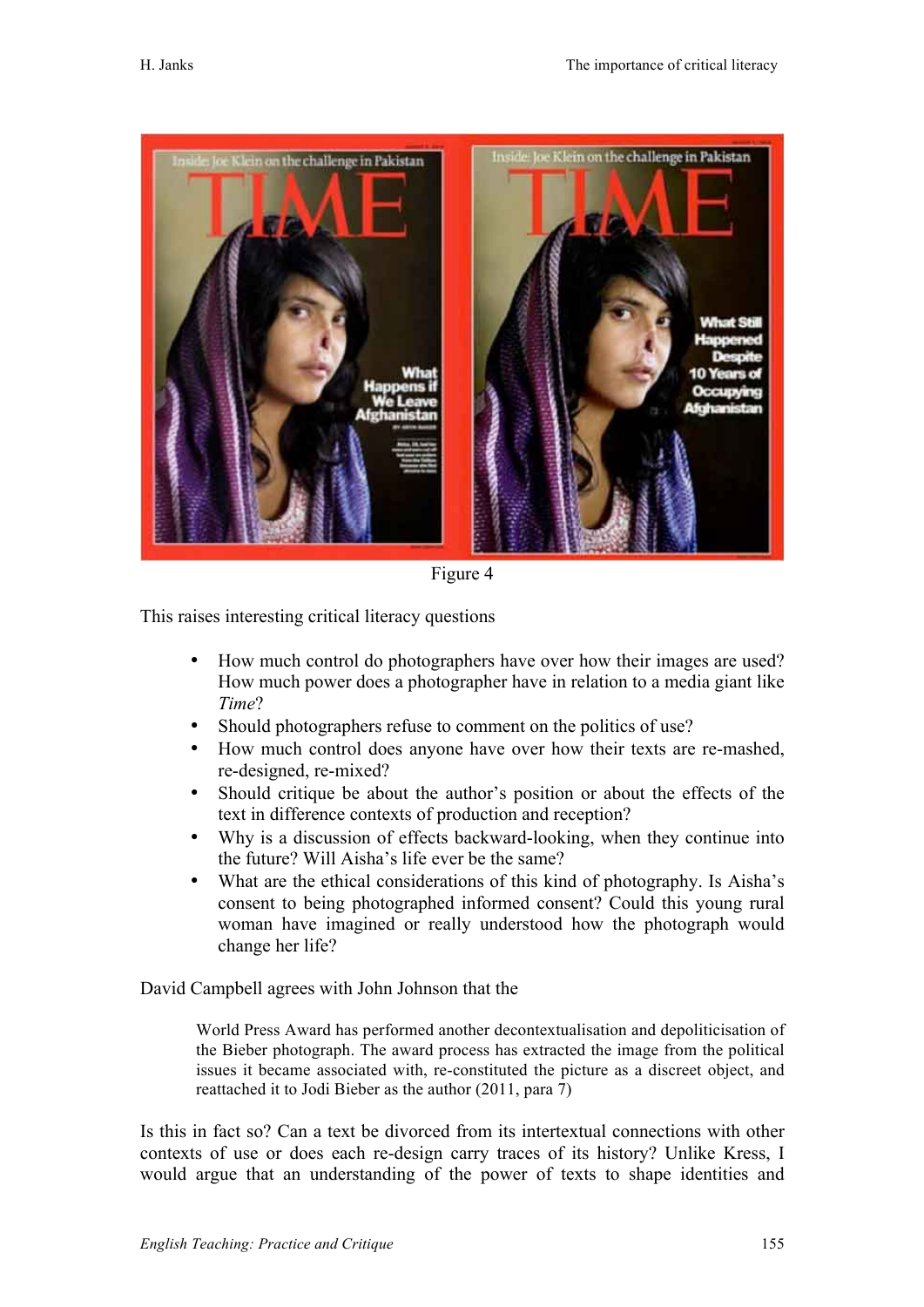construct knowledge, is perhaps even more pressing in an interconnected globalised world with ever more complex forms of text production, re-production and dissemination.

The *Time* magazine cover can be read as an instantiation of Orientalism. For Said, Orientalism is a discourse for dealing with the Orient by "making statements about it, authorising views of it, describing it, teaching it, settling it, ruling over it: in short, Orientalism is a Western style for dominating, restructuring and having authority over the Orient" (1978, p. 3). It is predicated on "the idea of European identity as a superior one in comparison to all non-European peoples and cultures" (p. 3).

Said's (1978) study focused specifically on Western constructions of the near East, Arabs and Islam. He is able to show a continuity in the way Orientals are represented that goes back to the earliest European scholars, writing to guard against the threat that fanatical Muslim hordes posed to Christianity and civilisation (p. 344). Scholarship pertaining to the Orient was extended to the people of the Orient, their beliefs and their culture, producing in the late Nineteenth Century an essentialised and racist discourse of the Other as backward and degenerative (p. 206), irrational (p. 38), primitive (p. 231), and generally inferior to "white men" (p. 226). This was an instance of what came later to be described as the Great Divide theory in anthropology (Street, 1984).

What is remarkable about this discourse is its durability. Supporting a politics of European dominion, knowledge was necessary for the containment and rule of the colonised Other, particularly as, until the end of the Seventeenth Century, Islamic control over large parts of the near and far East, North Africa, Turkey and Europe, meant that Islam was feared and had come "to symbolise terror, devastation, the demonic, hordes of hated barbarians" (Said, 1978, p. 59) and a constant threat to Western civilization. Little has changed three centuries later. Its as if this discourse was waiting fully formed to be mobilised after 9/11. This explains the paternalism and sense of superiority made manifest in the caption on the *Time* cover. This paternalism has been called into question by recent events in the middle East, now referred to as the Arab Spring, during which young people living in Tunisia, Algeria, Jordan, Yemen, Egypt, Sudan, Palestine, Iraq, Bahrain, Iran and Libya have taken liberation into their own hands.

Another example, this time from Critical Geography, shows the power of both discourse and text. In a fascinating article "*From the best authorities*: the Mountains of Kong in the Cartography of West Africa", Bassett and Porter (1991) investigate the representations of mountains in West Africa in maps dating back to the Sixteenth Century. Named the Mountains of Kong in Rennell's 1978 map,

they subsequently appear on nearly all the major commercial maps in the nineteenth century...ending in the early twentieth century. The Kong Mountains were popularly viewed as a great drainage divide separating streams flowing to the Niger River and the Atlantic...and an "insuperable barrier hindering commerce between the coast and the interior". What is intriguing about the Kong Mountains is that they never existed except in the imaginations of explorers, mapmakers and traders (Bassett & Porter, 1991, p 367).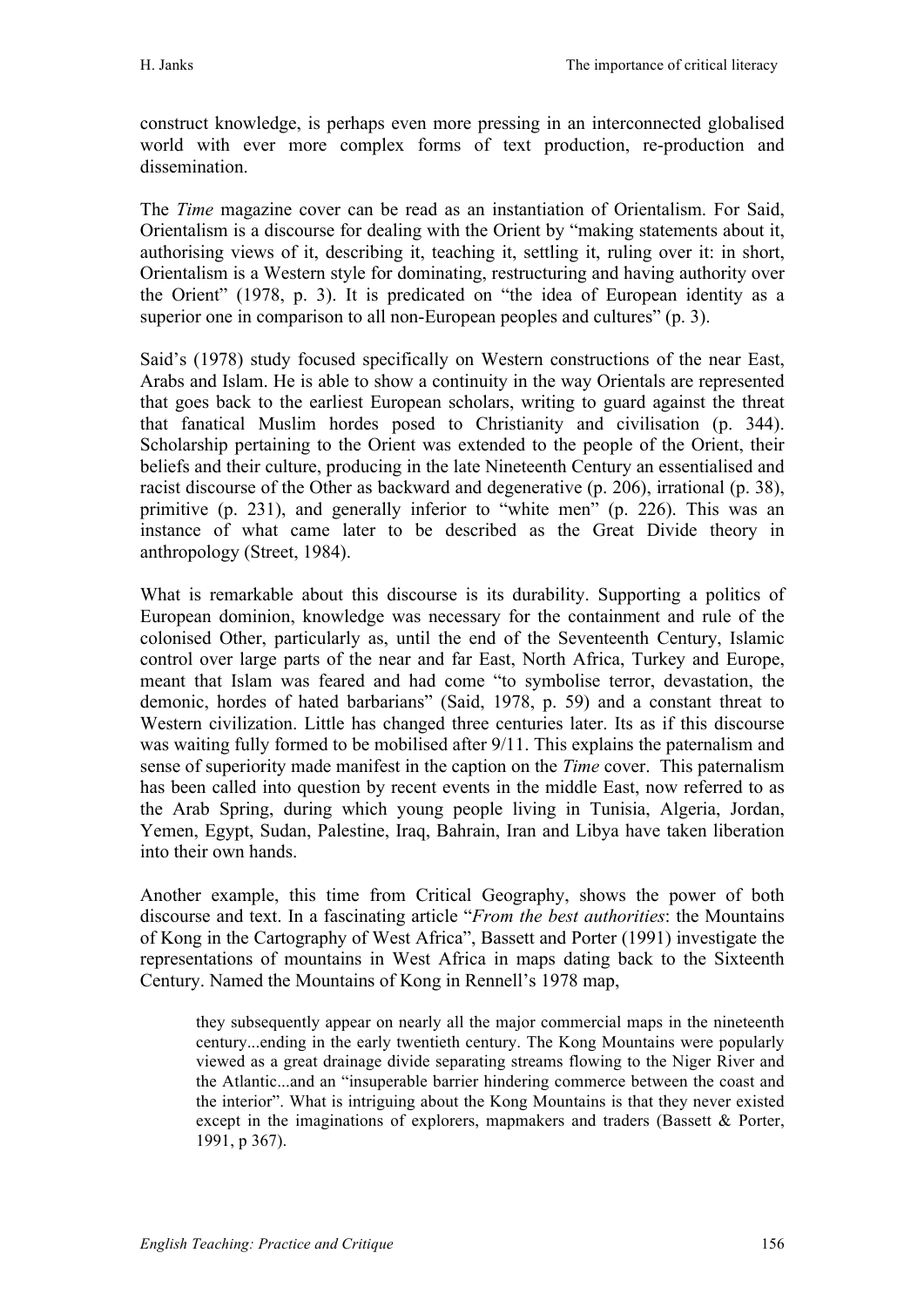The existence of these mountains was confirmed by the accounts of subsequent explorers and merchants, who believed that they had found this chain of mountains. Expecting to find them, they did. Bassett and Porter take this as confirmation of the "extraordinary authority of maps" (1991, p. 370), which is based on the "public's belief that these images are accurate representations of reality" (Robinson, 1978, in Bassett & Porter, 1991, p. 370). Both the map as visual text, and the scientific discourses which authorises it, shape our knowledge of the landscape. Backed by the African Association, established to extend European knowledge of Africa, this construction of the terrain held sway until Binger's expedition in 1888, which could not find even a "ridge of hills" (Bassett & Porter, p. 395). Binger's new map of the region opened the area to trade and colonisation, by removing an impassable physical obstacle "that existed only in the mind of Europeans" (Basset & Porter, 1991, p. 398).



**Figure 5. Composite of maps in Bassett and Porter, 1991, p 387-389 The Mountains of Kong: Representations from 1798 to 1892**

In their article, Bassett and Porter include forty-eight different maps from 1798 to 1892, with their depictions of the varied width, height and extent of the Mountains of Kong. They comment wryly that the variation "might be expected for imaginary mountains" (p. 390). These maps (Figure 5) serve as a nineteenth century example of Kress' contention that once a message has been designed and produced, it is open to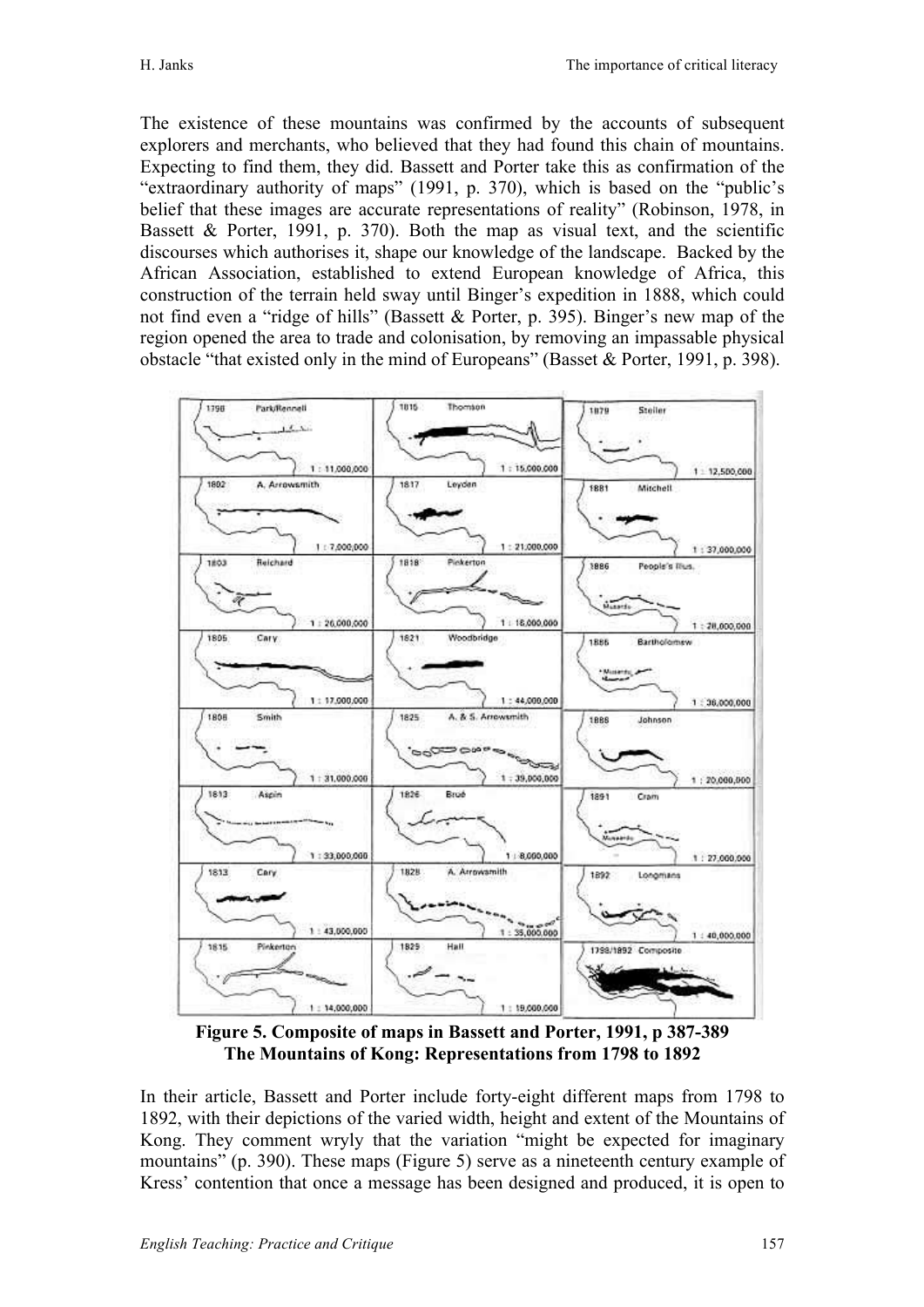re-making and transformation by those who review, comment and engage with it (Kress, 2010, p. 27). It also shows that text transformation is not a new phenomenon. It is also an extremely good example of how the transformations are subject to the underlying assumption that the mountains exist, an assumption that proved to be both wrong and remarkably durable.

#### **MAPS%ARE%TEXTS%– TEXTS%ARE%REPRESENTATIONS**

1 What is the difference between the next two maps? Which is more accurate?



2 Peters projection created a great deal of controversy when it was first published. Why do you think this was so? What do you think people argued about? Who would lose if Peters' map was recognised? Who stood to gain? Why?

# **Figure 6**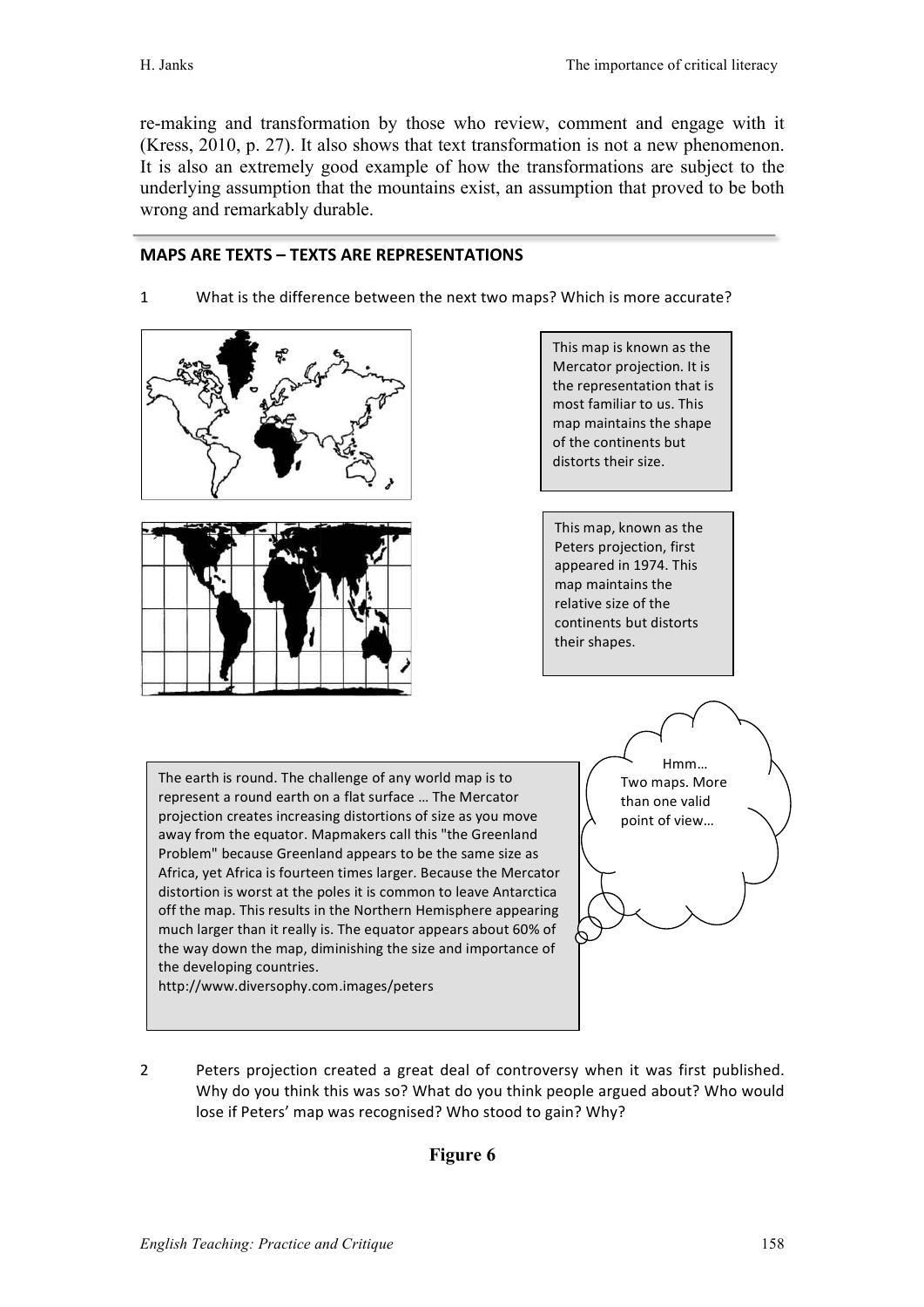In the final chapter of *Literacy and Power* (Janks, 2010), I provide an argument, which both defends the need for critical literacy and argues that in a world where the only thing that is certain, apart from death and taxes, is change itself, critical literacy has to be nimble enough to change as the situation changes. The argument assumes a critical literacy agenda that is responsive to the changing socio-historical and political context, the changing communication landscape, teachers' and students' investments, and shifts in theory and practice. Rather than repeat that argument here, I have chosen to provide a taste of *Doing Critical Literacy*, new classroom materials that I have been working on with colleagues, some of whom worked with me on the 1993 CLA Series (Janks, 1993).

- 1. Appendix 1 focuses on the need for critical literacy in understanding texts in relation to their socio-political contexts. This page from *Doing Critical Literacy*, provides an example from the U.S.
- 2. Appendix 2 is an example of material that focuses on the changing communication landscape.
- 3. The activities in Appendix 3 work with identity investments.

Perhaps what I mean by critique – the ability to recognise that the interests of texts do not always coincide with the interests of all and that they are open to reconstruction; the ability to understand that discourses produce us, speak through us and can nevertheless be challenged and changed; the ability to imagine the possible and actual effects of texts and to evaluate these in relation to an ethics of social justice and care – is not the same as for those who believe that critical literacy has had its day. In the world in which I live, critical engagement with the ways in which we produce and consume meaning, whose meanings count and whose are dismissed, who speaks and who is silenced, who benefits and who is disadvantaged – continue to suggest the importance of an education in critical literacy, and indeed critique.

#### **REFERENCES**

- Bassett, T., & Porter, P. (1991) From the best authorities: The Mountains of Kong in the Cartography of West Africa. *The Journal of African History, 32*(3), 367- 413.
- Campbell, D. (2011). Thinking Images v.10: Jodi Bieber's Afghan girl portrait in context. Retrieved May 24, 2012 from http://www.davidcampbell.org/2011/02/14/thinking-images-v10-bieber-afghan-portrait/.
- Fairclough, N. (1992). The appropriacy of "appropriateness". In Fairclough, N. (Ed), *Critical language awareness* (pp. 33-56). London, England: Longman.
- Foucault, M. (1970). The order of discourse. Inaugural Lecture at the College de France. In M. Shapiro (Ed.), *Language and politics* (pp. 108-138)*.* Oxford, England: Basil Blackwell.
- Foucault, M. (1980). *Power/knowledge: Selected interviews and other writings 1972- 1977*. New York, NY: Pantheon books.
- Kress, G. (2010). *Multimodality*. London, England: Routledge.
- Janks, H. (Ed.) (1993). *Critical language awareness series*. Johannesburg, South Africa: Wits University Press and Hodder and Stoughton.
- Janks, H. (2010). *Literacy and power*. London, England: Routledge.
- Said, E. (1978). *Orientalism. Western conceptions of the Orient.* London, England: Penguin books.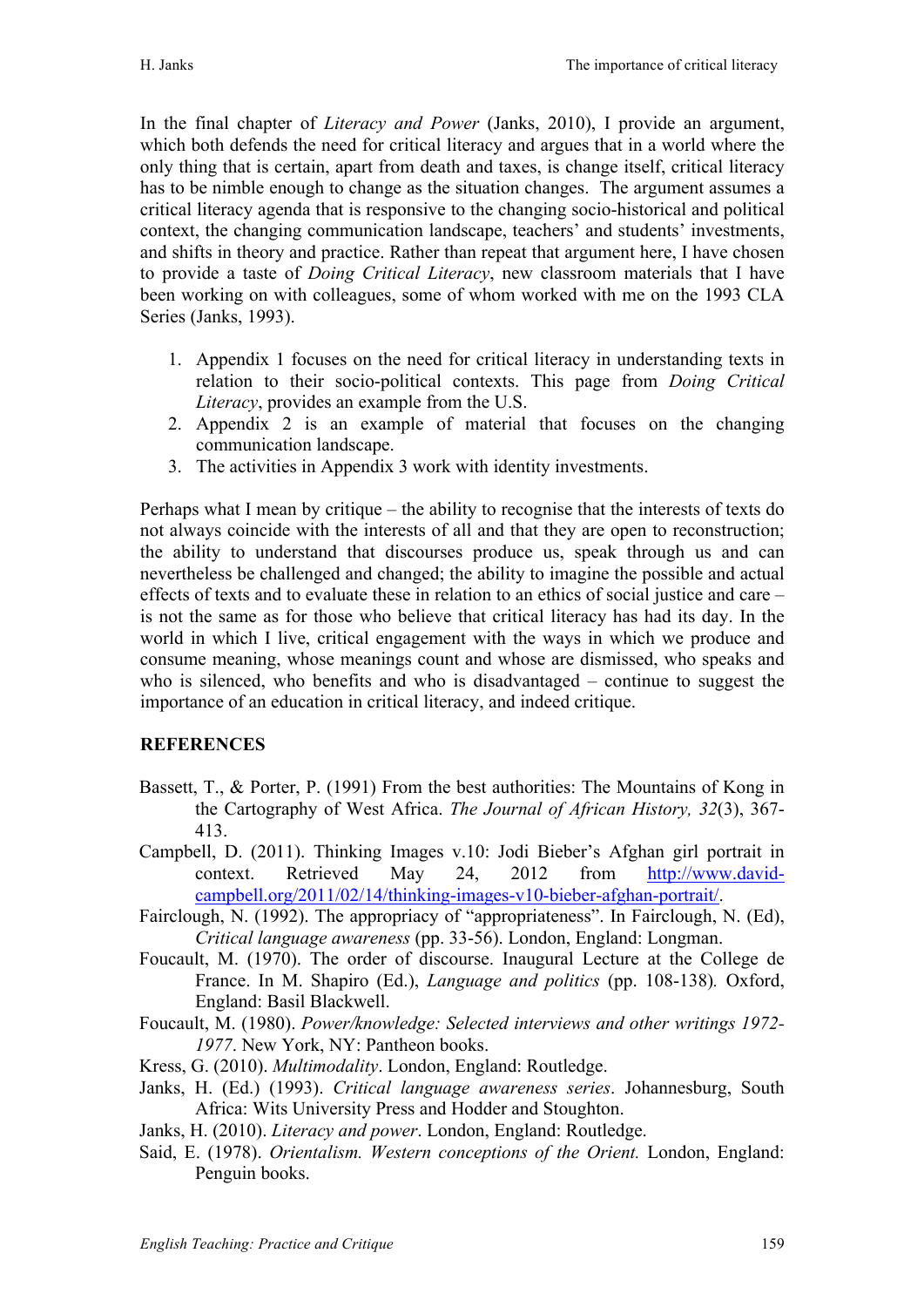Street, B. (1984). *Literacy in theory and practice*. Cambridge, England: Cambridge University Press.

> Manuscript received: December 7, 2011 Revision received: May 8, 2012 Accepted: May 27, 2012